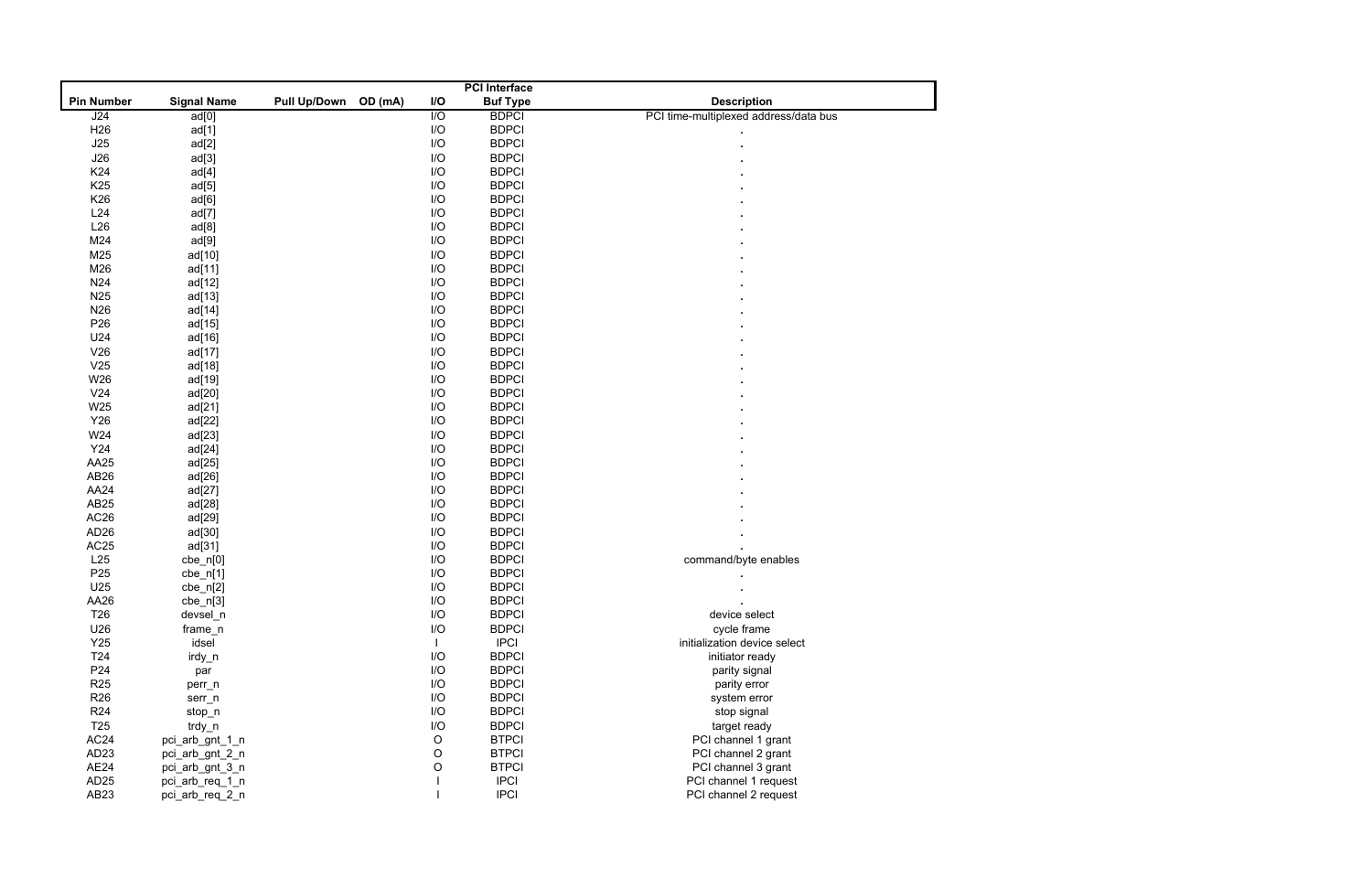| <b>AC22</b>       | pci_arb_req_3_n        |           |                                              |                  | <b>IPCI</b>               | PCI channel 3 request                                             |
|-------------------|------------------------|-----------|----------------------------------------------|------------------|---------------------------|-------------------------------------------------------------------|
| AF <sub>23</sub>  | pci_central_resource_n | pull down |                                              |                  | <b>IBUFDIF</b>            | PCI internal central resource enable                              |
| AF25              | pci_int_a_n            |           |                                              | I/O              | <b>BDPCI</b>              | PCI interrupt request a, output if external central resource used |
| AF <sub>24</sub>  | pci_int_b_n            |           |                                              | I/O              | <b>BDPCI</b>              | PCI interrupt request b, CCLKRUN# for Cardbus applications        |
| AE23              | pci_int_c_n            |           |                                              |                  | <b>IPCI</b>               | PCI interrupt request c                                           |
| AD <sub>22</sub>  | pci_int_d_n            |           |                                              |                  | <b>IPCI</b>               | PCI interrupt request d                                           |
| AE26              | pci_reset_n            |           |                                              | I/O              | <b>BDPCI</b>              | PCI reset, output if internal central resource enabled            |
| AB <sub>24</sub>  | pci_clk_in             | pull up   |                                              |                  | <b>IPCIU</b>              | PCI clock in                                                      |
| AA23              | pci_clk_out            |           |                                              | O                | <b>BTPCI</b>              | PCI clock out                                                     |
|                   |                        |           |                                              |                  | <b>Multifunction GPIO</b> |                                                                   |
| <b>Pin Number</b> | <b>Signal Name</b>     |           | OD (mA)                                      | <b>I/O</b>       | <b>Buf Type</b>           | <b>Descriptions (four options)</b>                                |
| <b>AF19</b>       | gpio <sup>[0]</sup>    | pull up   | $\overline{2}$                               | $\overline{1/O}$ | <b>BD2CUIF</b>            | Ser port A TxData / DMA ch 0 done / Timer 1 / GPIO 0              |
| <b>AE18</b>       | gpio[1]                | pull up   | $\overline{\mathbf{c}}$                      | I/O              | <b>BD2CUIF</b>            | Ser port A RxData / DMA ch 0 req / Ext IRQ 0 / GPIO 1             |
| <b>AF18</b>       | gpio[2]                | pull up   | 2                                            | I/O              | <b>BD2CUIF</b>            | Ser port A RTS / Timer 0 / DMA ch 1 ack / GPIO 2                  |
| AD17              | gpio[3]                | pull up   | $\overline{\mathbf{c}}$                      | I/O              | <b>BD2CUIF</b>            | Ser port A CTS / 1284 periph ack / DMA ch 0 req / GPIO 3          |
| <b>AE17</b>       | gpio[4]                | pull up   | $\overline{c}$                               | I/O              | <b>BD2CUIF</b>            | Ser port A DTR / 1284 periph busy / DMA ch 0 done / GPIO 4        |
| <b>AF17</b>       | gpio[5]                | pull up   | $\begin{array}{c}\n2 \\ 2 \\ 2\n\end{array}$ | I/O              | <b>BD2CUIF</b>            | Ser port A DSR / 1284 periph error / DMA ch 0 ack / GPIO 5        |
| AD <sub>16</sub>  | gpio[6]                | pull up   |                                              | I/O              | <b>BD2CUIF</b>            | Ser port A RxClk / 1284 paper jam / Timer 7 / GPIO 6              |
| AE16              | gpio[7]                | pull up   |                                              | I/O              | <b>BD2CUIF</b>            | Ser port A TxClk / DMA ch 0 ack / Ext IRQ 1 / GPIO 7              |
| AD15              | gpio[8]                | pull up   |                                              | I/O              | <b>BD2CUIF</b>            | Ser port B TxData / reserved / reserved / GPIO 8                  |
| AE15              | gpio[9]                | pull up   | $\overline{\mathbf{c}}$                      | I/O              | <b>BD2CUIF</b>            | Ser port B RxData / reserved / Timer 8 / GPIO 9                   |
| AF15              | gpio[10]               | pull up   | $\mathbf 2$                                  | I/O              | <b>BD2CUIF</b>            | Ser port B RTS / reserved / reserved / GPIO 10                    |
| AD <sub>14</sub>  | gpio[11]               | pull up   | $\mathbf 2$                                  | I/O              | <b>BD2CUIF</b>            | Ser port B CTS / reserved / Timer 0 / GPIO 11                     |
| <b>AE14</b>       | gpio[12]               | pull up   | $\mathbf 2$                                  | I/O              | <b>BD2CUIF</b>            | Ser port B DTR / reserved / reserved / GPIO 12                    |
| AF14              | gpio[13]               | pull up   | $\overline{\mathbf{c}}$                      | I/O              | <b>BD2CUIF</b>            | Ser port B DSR / Ext IRQ 0 / Timer 10 / GPIO 13                   |
| AF13              | gpio[14]               | pull up   | $\boldsymbol{2}$                             | I/O              | <b>BD2CUIF</b>            | Ser port B RxClk / Timer 1 / reserved / GPIO 14                   |
| AE13              | gpio[15]               | pull up   | $\overline{\mathbf{c}}$                      | I/O              | <b>BD2CUIF</b>            | Ser port B TxClk / Timer 2 / reserved / GPIO 15                   |
| AD <sub>13</sub>  | gpio[16]               | pull up   | $\boldsymbol{2}$                             | I/O              | <b>BD2CUIF</b>            | USB overcurrent / 1284 paper jam / Timer 11 / GPIO 16             |
| AF12              | gpio[17]               | pull up   | $\overline{c}$                               | I/O              | <b>BD2CUIF</b>            | USB power relay / reserved / reserved / GPIO 17                   |
| <b>AE12</b>       | gpio[18]               | pull up   | 4                                            | I/O              | <b>BD4CUIF</b>            | Ethernet CAM reject / LCD power enable / Ext IRQ 3 / GPIO 18      |
| AD12              | gpio[19]               | pull up   | 4                                            | I/O              | <b>BD4CUIF</b>            | Ethernet CAM Req / LCD line-horz sync / DMA ch 1 ack / GPIO 19    |
| AC <sub>12</sub>  | gpio[20]               | pull up   | 8                                            | I/O              | <b>BD8CUIF</b>            | Ser port C DTR / LCD clock / reserved / GPIO 20                   |
| AF11              | gpio[21]               | pull up   | 4                                            | I/O              | <b>BD4CUIF</b>            | Ser port C DSR / LCD frame pulse-vert / reserved / GPIO 21        |
| <b>AE11</b>       | gpio[22]               | pull up   | 4                                            | I/O              | <b>BD4CUIF</b>            | Ser port C RxClk / LCD AC bias - data enable / reserved / GPIO 22 |
| AD <sub>11</sub>  | gpio[23]               | pull up   | 4                                            | I/O              | <b>BD4CUIF</b>            | Ser port C TxClk / LCD line end / Timer 14 / GPIO 23              |
| AF10              | gpio[24]               | pull up   | 4                                            | I/O              | <b>BD4CUIF</b>            | Ser port D DTR / LCD data bit 0 / reserved / GPIO 24              |
| AE10              | gpio[25]               | pull up   | 4                                            | I/O              | <b>BD4CUIF</b>            | Ser port D DSR / LCD data bit 1 / Timer 15 / GPIO 25              |
| AD10              | gpio[26]               | pull up   | 4                                            | I/O              | <b>BD4CUIF</b>            | Ser port D RxClk / LCD data bit 2 / Timer 3 / GPIO 26             |
| AF9               | gpio[27]               | pull up   | 4                                            | I/O              | <b>BD4CUIF</b>            | Ser port D TxClk / LCD data bit 3 / Timer 4 / GPIO 27             |
| AE9               | gpio[28]               | pull up   | 4                                            | I/O              | <b>BD4CUIF</b>            | Ext IRQ 1 / LCD data bit 4 / LCD data bit 8 / GPIO 28             |
| AF <sub>8</sub>   | gpio[29]               | pull up   |                                              | I/O              | <b>BD4CUIF</b>            | Timer 5 / LCD data bit 5 / LCD data bit 9 / GPIO 29               |
| AD <sub>9</sub>   | gpio[30]               | pull up   |                                              | I/O              | <b>BD4CUIF</b>            | Timer 6 / LCD data bit 6 / LCD data bit 10 / GPIO 30              |
| AE8               | gpio[31]               | pull up   |                                              | I/O              | <b>BD4CUIF</b>            | Timer 7 / LCD data bit 7 / LCD data bit 11 / GPIO 31              |
| AF7               | gpio[32]               | pull up   |                                              | I/O              | <b>BD4CUIF</b>            | Ext IRQ 2 / 1284 data bit 0 / LCD data bit 8 / GPIO 32            |
| AD <sub>8</sub>   | gpio[33]               | pull up   |                                              | I/O              | <b>BD4CUIF</b>            | Timer 8 / 1284 data bit 1 / LCD data bit 9 / GPIO 33              |
| AD7               | gpio[34]               | pull up   |                                              | I/O              | <b>BD4CUIF</b>            | Timer 9 / 1284 data bit 2 / LCD data bit 10 / GPIO 34             |
| AE <sub>6</sub>   | gpi[35]                | pull up   | 4                                            | I/O              | <b>BD4CUIF</b>            | Timer 10 / 1284 data bit 3 / LCD data bit 11 / GPIO 35            |
| AF <sub>5</sub>   | gpio[36]               | pull up   | 4                                            | I/O              | <b>BD4CUIF</b>            | reserved / 1284 data bit 4 / LCD data bit 12 / GPIO 36            |
| AD <sub>6</sub>   | gpio[37]               | pull up   |                                              | I/O              | <b>BD4CUIF</b>            | reserved / 1284 data bit 5 / LCD data bit 13 / GPIO 37            |
| AE <sub>5</sub>   | gpio[38]               | pull up   | 4                                            | I/O              | <b>BD4CUIF</b>            | reserved / 1284 data bit 6 / LCD data bit 14 / GPIO 38            |
| AF4               | gpio[39]               | pull up   | 4                                            | I/O              | <b>BD4CUIF</b>            | reserved / 1284 data bit 7 / LCD data bit 15 / GPIO 39            |
| AC <sub>6</sub>   | gpio[40]               | pull up   | 4                                            | I/O              | <b>BD4CUIF</b>            | Ser port C TxData / Ext IRQ 3 / LCD data bit 16 / GPIO 40         |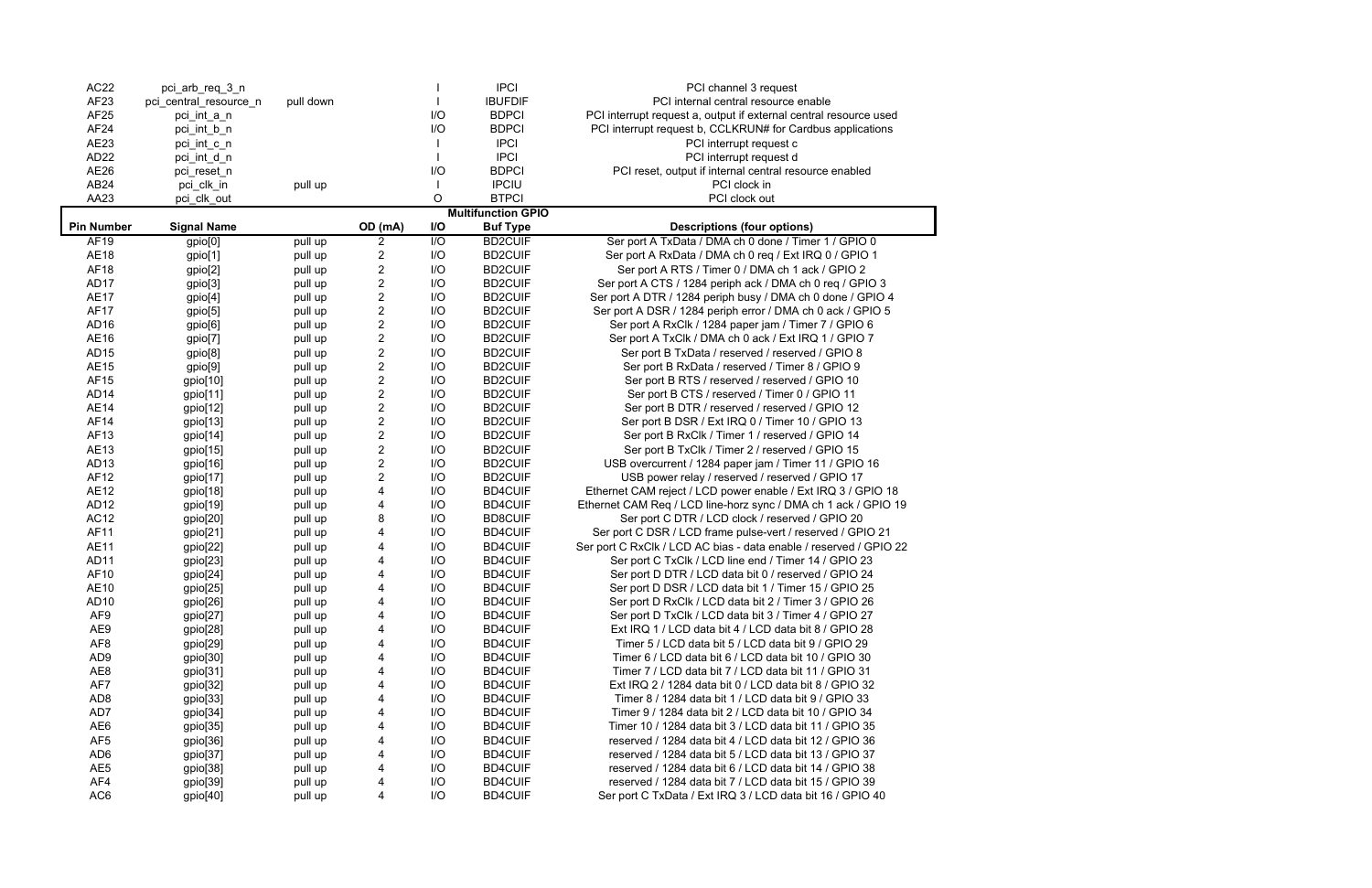| AD <sub>5</sub>   | gpio[41]           | pull up | 4                       | I/O              | <b>BD4CUIF</b>                 | Ser port C RxData / Timer 11 / LCD data bit 17 / GPIO 41            |
|-------------------|--------------------|---------|-------------------------|------------------|--------------------------------|---------------------------------------------------------------------|
| AE4               | gpio[42]           | pull up |                         | I/O              | <b>BD4CUIF</b>                 | Ser port C RTS / Timer 12 / LCD data bit 18 / GPIO 42               |
| AF3               | gpio[43]           | pull up |                         | I/O              | <b>BD4CUIF</b>                 | Ser port C CTS / Timer 13 / LCD data bit 19 / GPIO 43               |
| AD <sub>2</sub>   | gpio[44]           | pull up |                         | I/O              | <b>BD4CUIF</b>                 | Ser port D TxData / 1284 periph on line / LCD data bit 20 / GPIO 44 |
| AE1               | gpio[45]           | pull up |                         | I/O              | <b>BD4CUIF</b>                 | Ser port D RxData / 1284 data strobe / LCD data bit 21 / GPIO 45    |
| AB <sub>3</sub>   | gpio[46]           | pull up |                         | I/O              | <b>BD4CUIF</b>                 | Ser port D RTS / 1284 auto line feed / LCD data bit 22 / GPIO 46    |
| AA4               | gpio[47]           | pull up |                         | I/O              | <b>BD4CUIF</b>                 | Ser port D CTS / 1284 init / LCD data bit 23 / GPIO 47              |
| AC <sub>2</sub>   | gpio[48]           | pull up | $\overline{\mathbf{c}}$ | I/O              | <b>BD2CUIF</b>                 | Timer 14 / 1284 periph select / DMA ch 1 req / GPIO 48              |
| AD1               | gpio[49]           | pull up | $\overline{2}$          | I/O              | <b>BD2CUIF</b>                 | Timer 15 / 1284 periph logic / DMA ch 1 done / GPIO 49              |
|                   |                    |         |                         |                  | <b>I2C</b> Interface           |                                                                     |
| <b>Pin Number</b> | <b>Signal Name</b> |         | OD (mA)                 | I/O              | <b>Buf Type</b>                | <b>Description</b>                                                  |
| <b>AC15</b>       | iic_scl            |         |                         | $\overline{1/O}$ | <b>BD4SCIF</b>                 | I2C serial clock line                                               |
| AF16              | iic_sda            |         |                         | I/O              | <b>BD4SCIF</b>                 | I2C serial data line                                                |
|                   |                    |         |                         |                  | <b>USB Interface</b>           |                                                                     |
| <b>Pin Number</b> | <b>Signal Name</b> |         | OD (mA)                 | I/O              | <b>Buf Type</b>                | <b>Description</b>                                                  |
| AB4               | usb_dm             |         |                         | $\overline{1/O}$ | <b>USB11C1</b>                 | USB data -                                                          |
| AC <sub>3</sub>   | usb_dp             |         |                         | I/O              | <b>USB11C1</b>                 | USB data +                                                          |
|                   |                    |         |                         |                  | <b>System Memory Interface</b> |                                                                     |
| <b>Pin Number</b> | <b>Signal Name</b> |         | OD (mA)                 | I/O              | <b>Buf Type</b>                | <b>Description</b>                                                  |
| A21               | addr[0]            |         | 8                       | O                | <b>BT8RIF</b>                  | address bus signals                                                 |
| <b>B20</b>        | addr[1]            |         | 8                       | O                | <b>BT8RIF</b>                  |                                                                     |
| C <sub>19</sub>   | addr[2]            |         | 8                       | O                | <b>BT8RIF</b>                  |                                                                     |
| A20               | addr[3]            |         | 8                       | O                | <b>BT8RIF</b>                  |                                                                     |
| <b>B19</b>        | addr[4]            |         | 8                       | O                | <b>BT8RIF</b>                  |                                                                     |
| C18               | addr[5]            |         |                         | O                | <b>BT8RIF</b>                  |                                                                     |
| A19               | addr[6]            |         |                         | O                | <b>BT8RIF</b>                  |                                                                     |
| A17               | addr[7]            |         |                         | O                | <b>BT8RIF</b>                  |                                                                     |
| C16               | addr[8]            |         |                         | O                | <b>BT8RIF</b>                  |                                                                     |
| <b>B16</b>        | addr[9]            |         |                         | O                | <b>BT8RIF</b>                  |                                                                     |
| A16               | addr[10]           |         |                         | O                | <b>BT8RIF</b>                  |                                                                     |
| D <sub>15</sub>   | addr[11]           |         |                         | O                | <b>BT8RIF</b>                  |                                                                     |
| C <sub>15</sub>   | addr[12]           |         |                         | O                | BT8RIF                         |                                                                     |
| <b>B15</b>        | addr[13]           |         |                         | O                | <b>BT8RIF</b>                  |                                                                     |
| A15               | addr[14]           |         |                         | O                | <b>BT8RIF</b>                  |                                                                     |
| C14               | addr[15]           |         |                         | O                | BT8RIF                         |                                                                     |
| <b>B14</b>        | addr[16]           |         |                         | O                | <b>BT8RIF</b>                  |                                                                     |
| A14               | addr[17]           |         | 8                       | $\circ$          | <b>BT8RIF</b>                  |                                                                     |
| A13               | addr[18]           |         |                         | O                | <b>BT8RIF</b>                  |                                                                     |
| <b>B13</b>        | addr[19]           |         |                         | O                | <b>BT8RIF</b>                  |                                                                     |
| C <sub>13</sub>   | addr[20]           |         |                         | O                | <b>BT8RIF</b>                  |                                                                     |
| A12               | addr[21]           |         |                         | O                | <b>BT8RIF</b>                  |                                                                     |
| <b>B12</b>        | addr[22]           |         |                         | O                | <b>BT8RIF</b>                  |                                                                     |
| C <sub>12</sub>   | addr[23]           |         |                         | O                | <b>BT8RIF</b>                  |                                                                     |
| D12               | addr[24]           |         |                         | O                | <b>BT8RIF</b>                  |                                                                     |
| A11               | addr[25]           |         |                         | O                | <b>BT8RIF</b>                  |                                                                     |
| <b>B11</b>        | addr[26]           |         |                         | $\circ$          | <b>BT8RIF</b>                  |                                                                     |
| C11               | addr[27]           |         |                         | $\mathsf O$      | <b>BT8RIF</b>                  |                                                                     |
| G <sub>2</sub>    | clk_en[0]          |         |                         | $\mathsf O$      | <b>BT8RIF</b>                  | SDRAM clock enables                                                 |
| H <sub>3</sub>    | clk_en[1]          |         |                         | O                | <b>BT8RIF</b>                  |                                                                     |
| G <sub>1</sub>    | clk_en[2]          |         |                         | $\circ$          | <b>BT8RIF</b>                  |                                                                     |
| H2                | clk_en[3]          |         |                         | $\circ$          | <b>BT8RIF</b>                  |                                                                     |
| A10               | clk_out[0]         |         | 8                       | $\mathsf O$      | <b>BT8RIF</b>                  | <b>SDRAM</b> clocks                                                 |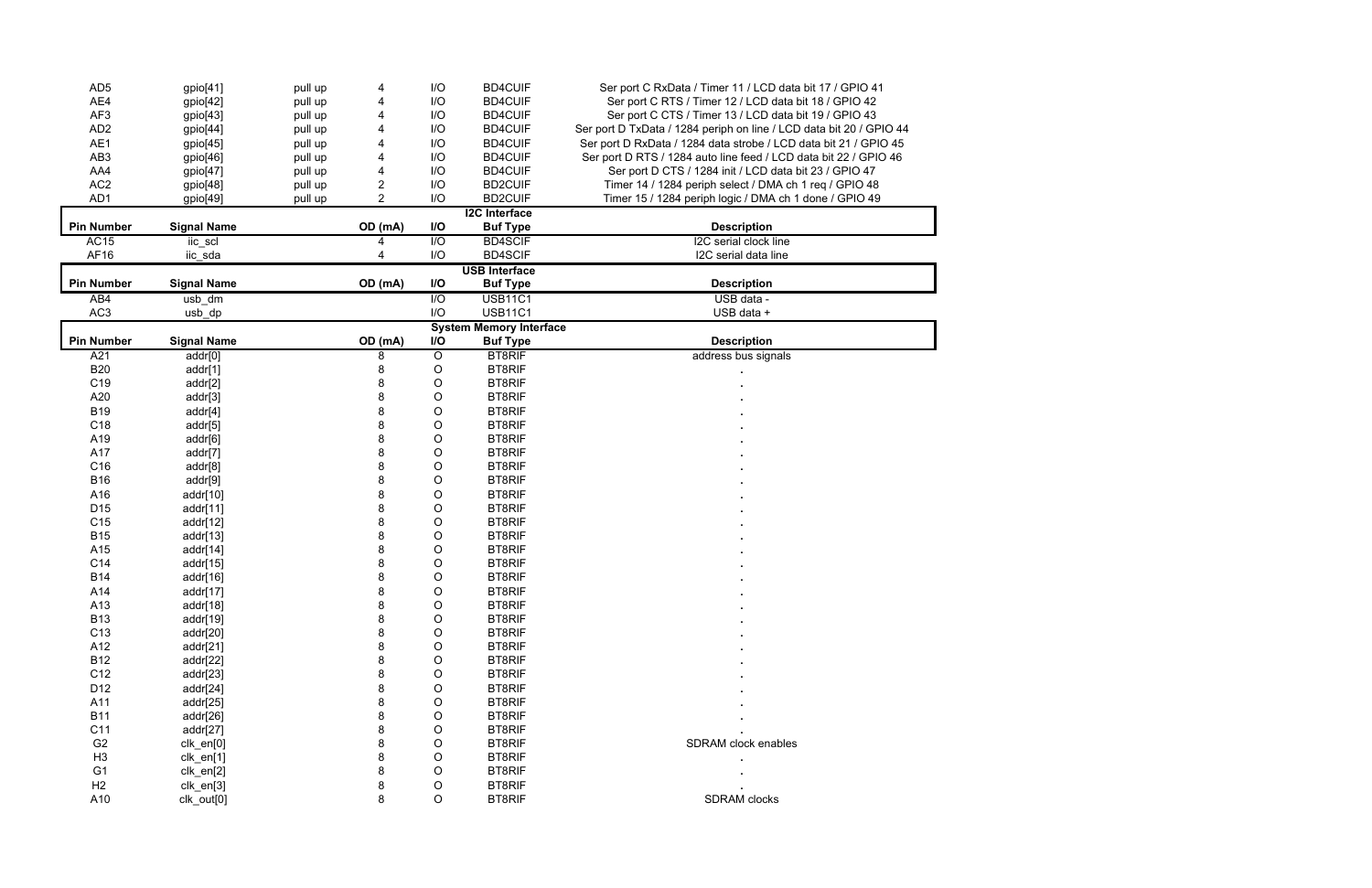| A <sub>9</sub>  | clk_out[1]         | 8 | O          | <b>BT8RIF</b>  |                                        |
|-----------------|--------------------|---|------------|----------------|----------------------------------------|
| A <sub>5</sub>  | clk_out[2]         | 8 | O          | <b>BT8RIF</b>  |                                        |
| A4              | clk_out[3]         | 8 | O          | <b>BT8RIF</b>  |                                        |
| G26             | data[0]            | 8 | I/O        | <b>BD8RCIF</b> | data bus signals                       |
| H <sub>24</sub> | data[1]            | 8 | I/O        | <b>BD8RCIF</b> |                                        |
| G25             | data[2]            | 8 | I/O        | <b>BD8RCIF</b> |                                        |
| F <sub>26</sub> | data[3]            | 8 | I/O        | <b>BD8RCIF</b> |                                        |
| G24             | data[4]            | 8 | I/O        | <b>BD8RCIF</b> |                                        |
| F <sub>25</sub> | data[5]            | 8 | I/O        | <b>BD8RCIF</b> |                                        |
| E26             | data[6]            | 8 | I/O        | <b>BD8RCIF</b> |                                        |
| F24             | data[7]            | 8 | I/O        | <b>BD8RCIF</b> |                                        |
| E25             | data[8]            | 8 | I/O        | <b>BD8RCIF</b> |                                        |
| D <sub>26</sub> | data[9]            | 8 | I/O        | <b>BD8RCIF</b> |                                        |
| F <sub>23</sub> | data[10]           | 8 | I/O        | <b>BD8RCIF</b> |                                        |
| E24             | data[11]           | 8 | I/O        | <b>BD8RCIF</b> |                                        |
| D <sub>25</sub> | data[12]           | 8 | I/O        | <b>BD8RCIF</b> |                                        |
| C <sub>26</sub> | data[13]           | 8 | I/O        | <b>BD8RCIF</b> |                                        |
| E23             | data[14]           | 8 | I/O        | <b>BD8RCIF</b> |                                        |
| D <sub>24</sub> | data[15]           | 8 | I/O        | <b>BD8RCIF</b> |                                        |
| C <sub>25</sub> | data[16]           | 8 | I/O        | <b>BD8RCIF</b> |                                        |
| <b>B26</b>      | data[17]           | 8 | I/O        | <b>BD8RCIF</b> |                                        |
| D <sub>22</sub> | data[18]           | 8 | I/O        | <b>BD8RCIF</b> |                                        |
| C <sub>23</sub> | data[19]           | 8 | I/O        | <b>BD8RCIF</b> |                                        |
| <b>B24</b>      | data[20]           | 8 | I/O        | <b>BD8RCIF</b> |                                        |
| A25             | data[21]           | 8 | I/O        | <b>BD8RCIF</b> |                                        |
| C <sub>22</sub> | data[22]           | 8 | I/O        | <b>BD8RCIF</b> |                                        |
| D <sub>21</sub> | data[23]           | 8 | I/O        | <b>BD8RCIF</b> |                                        |
| <b>B23</b>      | data[24]           | 8 | I/O        | <b>BD8RCIF</b> |                                        |
| A24             | data[25]           | 8 | I/O        | <b>BD8RCIF</b> |                                        |
| A23             | data[26]           | 8 | I/O        | <b>BD8RCIF</b> |                                        |
| <b>B22</b>      | data[27]           | 8 | I/O        | <b>BD8RCIF</b> |                                        |
| C <sub>21</sub> | data[28]           | 8 | I/O        | <b>BD8RCIF</b> |                                        |
| A22             | data[29]           | 8 | I/O        | <b>BD8RCIF</b> |                                        |
| <b>B21</b>      | data[30]           | 8 | I/O        | <b>BD8RCIF</b> |                                        |
| C <sub>20</sub> | data[31]           | 8 | 1/O        | <b>BD8RCIF</b> |                                        |
| E <sub>1</sub>  | data_mask[0]       | 8 | O          | <b>BT8RIF</b>  | SDRAM data mask signals                |
| F <sub>2</sub>  | data_mask[1]       | 8 | $\bigcirc$ | <b>BT8RIF</b>  |                                        |
| G <sub>3</sub>  | data_mask[2]       | 8 | $\circ$    | <b>BT8RIF</b>  |                                        |
| F1              | data_mask[3]       | 8 | O          | <b>BT8RIF</b>  |                                        |
| C <sub>5</sub>  | $clk_in[0]$        |   |            | <b>IBUFIF</b>  | SDRAM feed-back clocks                 |
| D <sub>2</sub>  | $clk_in[1]$        |   |            | <b>IBUFIF</b>  |                                        |
| E <sub>3</sub>  | $clk_in[2]$        |   |            | <b>IBUFIF</b>  |                                        |
| E <sub>2</sub>  | $clk_in[3]$        |   |            | <b>IBUFIF</b>  |                                        |
| <b>B4</b>       | byte_lane_sel_n[0] | 8 | O          | <b>BT8RIF</b>  | Static memory byte lane select signals |
| F4              | byte_lane_sel_n[1] | 8 | O          | <b>BT8RIF</b>  |                                        |
| D <sub>1</sub>  | byte_lane_sel_n[2] | 8 | O          | <b>BT8RIF</b>  |                                        |
| F <sub>3</sub>  | byte_lane_sel_n[3] | 8 | O          | <b>BT8RIF</b>  |                                        |
| B <sub>5</sub>  | cas_n              | 8 | O          | <b>BT8RIF</b>  | SDRAM column address strobe            |
| A <sub>8</sub>  | $dy_c s_n[0]$      | 8 | O          | <b>BT8RIF</b>  | SDRAM chip select signals              |
| B8              | $dy_c s_n[1]$      | 8 | $\circ$    | <b>BT8RIF</b>  |                                        |
| A <sub>6</sub>  | $dy_c s_n[2]$      | 8 | $\circ$    | <b>BT8RIF</b>  |                                        |
| C7              | $dy_c s_n[3]$      | 8 | $\circ$    | <b>BT8RIF</b>  |                                        |
|                 |                    |   |            |                |                                        |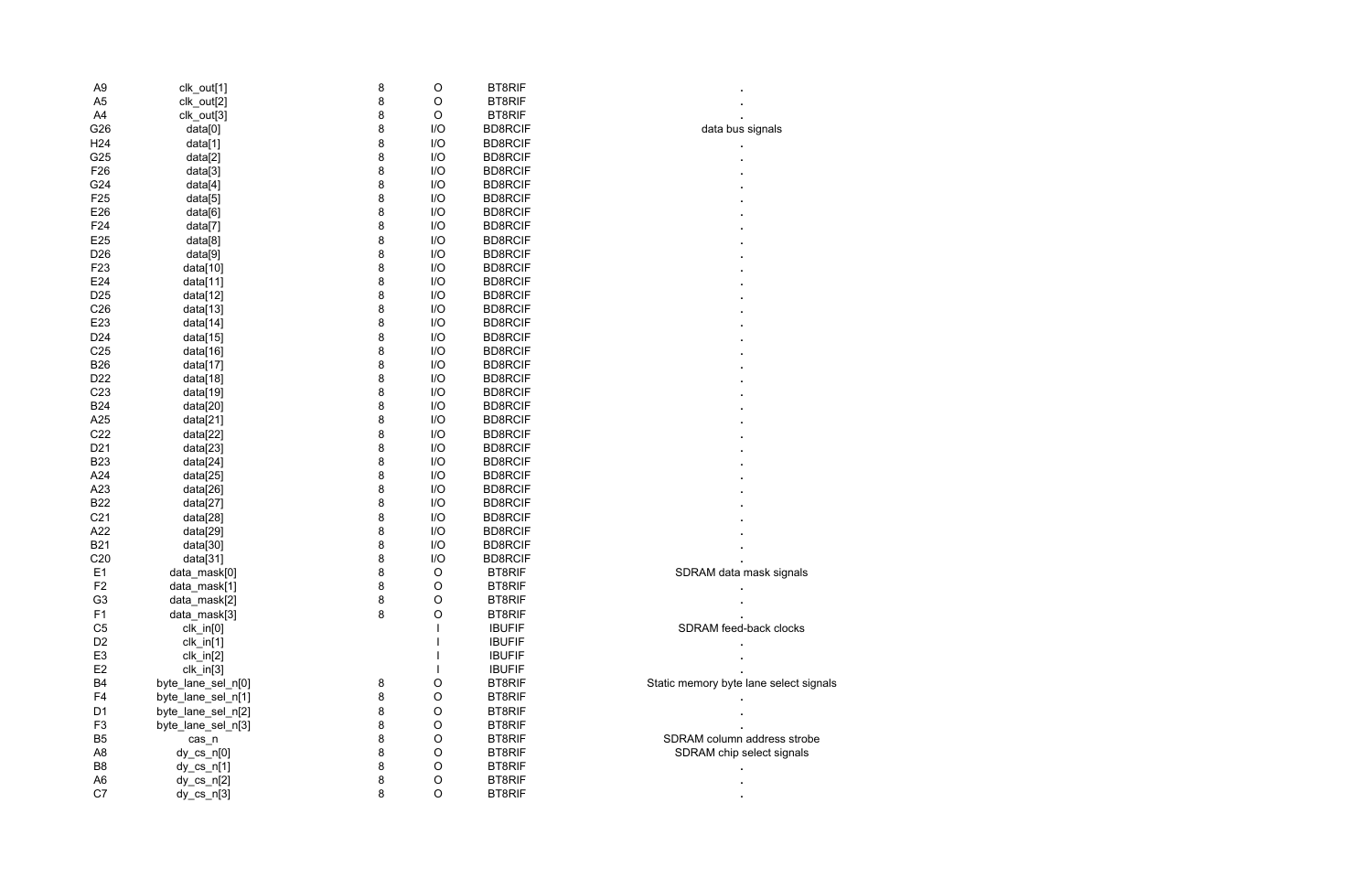| C <sub>6</sub>    | st_oe_n            |         | 8                | O           | <b>BT8RIF</b>                       | Static memory output enable                         |
|-------------------|--------------------|---------|------------------|-------------|-------------------------------------|-----------------------------------------------------|
| D <sub>6</sub>    | $ras_n$            |         | 8                | O           | <b>BT8RIF</b>                       | SDRAM row address strobe                            |
| H1                | dy_pwr_n           |         | 8                | O           | <b>BT8RIF</b>                       | SyncFlash power down                                |
| <b>B10</b>        | $st_c$ cs_n[0]     |         | 8                | O           | <b>BT8RIF</b>                       | Static memory chip select signals                   |
| C10               | $st_css_n[1]$      |         | 8                | O           | <b>BT8RIF</b>                       |                                                     |
| B <sub>9</sub>    | $st_cs_n[2]$       |         | 8                | O           | <b>BT8RIF</b>                       |                                                     |
| C <sub>9</sub>    | $st_c$ cs_n[3]     |         | 8                | O           | <b>BT8RIF</b>                       |                                                     |
| B <sub>6</sub>    |                    |         | 8                | O           | <b>BT8RIF</b>                       | SDRAM write enable                                  |
| J3                | we_n               |         |                  |             | <b>IBUFUIF</b>                      |                                                     |
|                   | ta_strb            | pull up |                  |             |                                     | Slow peripheral transfer acknowledge                |
|                   |                    |         |                  |             | <b>Ethernet Interface</b>           |                                                     |
| <b>Pin Number</b> | <b>Signal Name</b> |         | OD (mA)          | I/O         | <b>Buf Type</b>                     | <b>Description</b>                                  |
| AB <sub>1</sub>   | col                |         |                  |             | <b>IBUFIF</b>                       | Collision                                           |
| AA <sub>2</sub>   | crs                |         |                  |             | <b>IBUFIF</b>                       | Carrier sense                                       |
| AC1               | enet_phy_int_n     | pull up |                  |             | <b>IBUFUIF</b>                      | Ethernet phy interrupt                              |
| AA3               | mdc                |         | 4                | O           | BT4IF                               | MII clock                                           |
| AB <sub>2</sub>   | mdio               | pull up | $\overline{2}$   | I/O         | <b>BD2CUIF</b>                      | MII data                                            |
| T <sub>3</sub>    | rx_clk             |         |                  |             | <b>IBUFIF</b>                       | Receive clock                                       |
| V <sub>2</sub>    | rx_dv              |         |                  |             | <b>IBUFIF</b>                       | Receive data valid                                  |
| W <sub>1</sub>    | $rx\_er$           |         |                  |             | <b>IBUFIF</b>                       | Receive error                                       |
| V <sub>1</sub>    | rxd[0]             |         |                  |             | <b>IBUFIF</b>                       | Receive data bit 0                                  |
| U <sub>3</sub>    | rxd[1]             |         |                  |             | <b>IBUFIF</b>                       | Receive data bit 1                                  |
| U <sub>2</sub>    | rxd[2]             |         |                  |             | <b>IBUFIF</b>                       | Receive data bit 2                                  |
| U1                |                    |         |                  |             | <b>IBUFIF</b>                       | Receive data bit 3                                  |
| V <sub>3</sub>    | rxd[3]             |         |                  |             | <b>IBUFIF</b>                       |                                                     |
|                   | tx_clk             |         |                  |             |                                     | Transmit clock                                      |
| AA1               | tx_en              |         | 2                | O           | BT2IF                               | Transmit enable                                     |
| Y <sub>3</sub>    | tx_er              |         | $\mathbf 2$      | O           | BT2IF                               | <b>Transmit error</b>                               |
| <b>Y2</b>         | txd[0]             |         | $\mathbf 2$      | O           | BT2IF                               | Transmit data bit 0                                 |
| W <sub>3</sub>    | txd[1]             |         | $\boldsymbol{2}$ | O           | BT2IF                               | Transmit data bit 1                                 |
| Y1                | txd[2]             |         | $\overline{c}$   | O           | BT2IF                               | Transmit data bit 2                                 |
| W <sub>2</sub>    | txd[3]             |         | $\overline{2}$   | $\circ$     | BT2IF                               | Transmit data bit 3                                 |
|                   |                    |         |                  |             | <b>Clock Generation/System Pins</b> |                                                     |
| <b>Pin Number</b> | <b>Signal Name</b> |         | OD (mA)          | I/O         | <b>Buf Type</b>                     | <b>Description</b>                                  |
| AF <sub>6</sub>   | x1_vid_osc         |         |                  |             | <b>OSCI</b>                         | Video clock crystal oscillator circuit input        |
| AE7               | x2_vid_osc         |         |                  | $\mathsf O$ | OSCL40C10                           | Video clock crystal oscillator circuit output       |
| C <sub>8</sub>    | x1_sys_osc         |         |                  |             | <b>OSCI</b>                         | System clock crystal oscillator circuit input       |
| B7                | x2_sys_osc         |         |                  | O           | OSCL40C10                           | System clock crystal oscillator circuit output      |
| D <sub>9</sub>    | x1_usb_osc         |         |                  |             | <b>OSCI</b>                         | USB clock crystal oscillator circuit input          |
| A7                | x2_usb_osc         |         |                  | O           | OSCL60C10                           | USB clock crystal oscillator circuit output         |
| AC21              | reset_done         | pull up | $\overline{2}$   | I/O         | <b>BD2CUIF</b>                      | System reset done signal, CPU enabled when asserted |
| H <sub>25</sub>   | reset_n            | pull up |                  |             | <b>IBUFUIF</b>                      | System reset input signal                           |
| AD20              | bist_en_n          |         |                  |             | <b>IBUFIF</b>                       | Enable internal bist operation                      |
| AF21              |                    |         |                  |             | <b>IBUFIF</b>                       | Enable PLL testing                                  |
|                   | pll_test_n         |         |                  |             |                                     |                                                     |
| <b>AE21</b>       | scan_en_n          |         |                  |             | <b>IBUFIF</b>                       | Enable internal scan testing                        |
| AD4               | vid_pll_dvdd       |         |                  |             | ZSAPLVDCR                           | Video clock PLL 1.5V digital power                  |
| AC <sub>5</sub>   | vid_pll_dvss       |         |                  |             | <b>ZSAPLVSCR</b>                    | Video clock PLL digital ground                      |
| AF <sub>2</sub>   | vid_pll_avdd       |         |                  |             | ZSAPLVDRR                           | Video clock PLL 3.3V analog power                   |
| AE3               | vid_pll_avss       |         |                  |             | <b>ZSAPLVSLR</b>                    | Video clock PLL analog ground                       |
| <b>B18</b>        | sys_pll_dvdd       |         |                  |             | ZSAPLVDCR                           | System clock PLL 1.5V digital power                 |
| A18               | sys_pll_dvss       |         |                  |             | ZSAPLVSCR                           | System clock PLL digital ground                     |
| <b>B17</b>        | sys_pll_avdd       |         |                  |             | ZSAPLVDRR                           | System clock PLL 3.3V analog power                  |
| C <sub>17</sub>   | sys_pll_avss       |         |                  |             | <b>ZSAPLVSLR</b>                    | System clock PLL analog ground                      |
|                   |                    |         |                  |             |                                     |                                                     |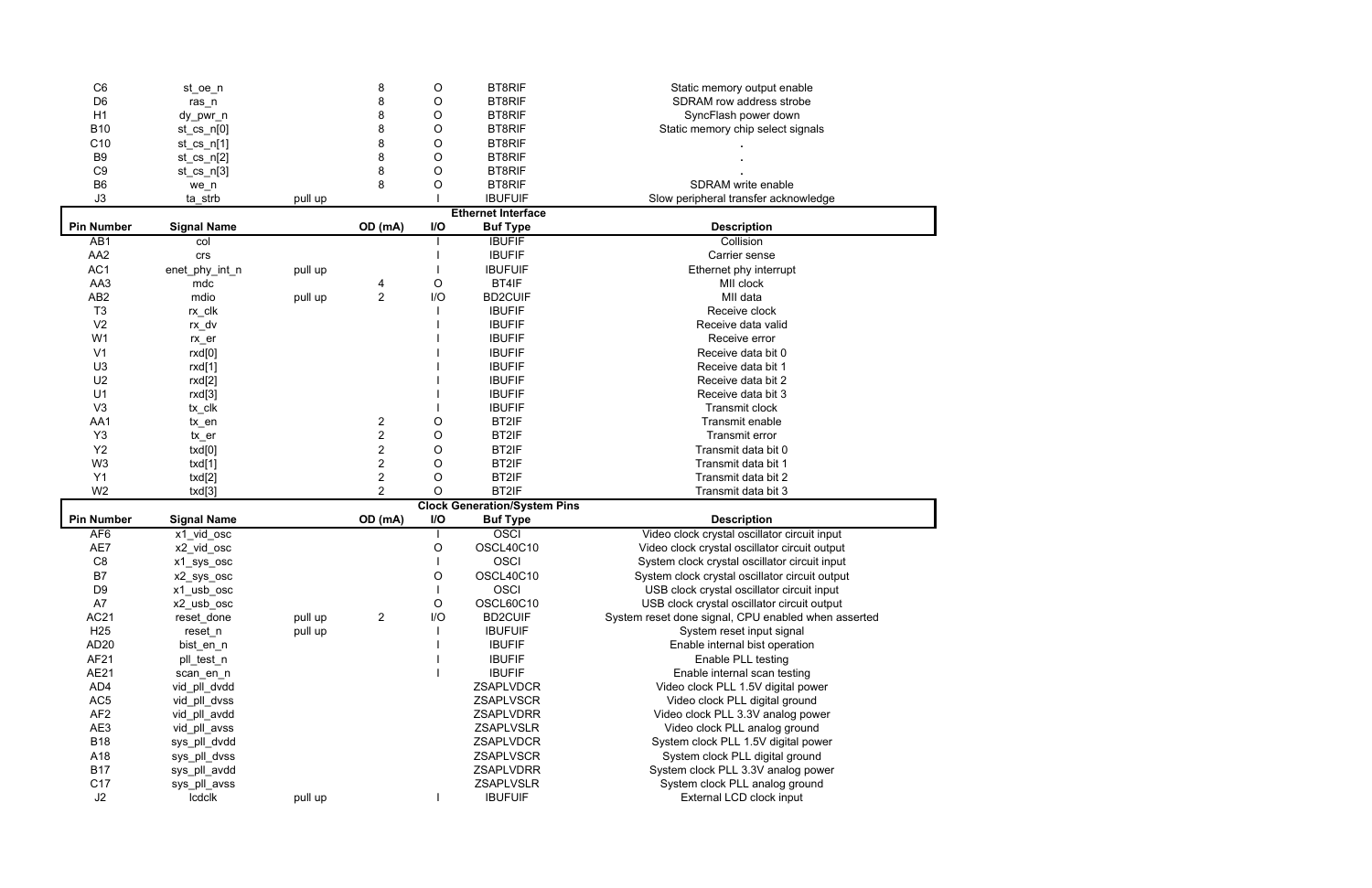| JTAG Interface for ARM Core / Boundary Scan |                    |         |                |     |                     |                                    |  |  |
|---------------------------------------------|--------------------|---------|----------------|-----|---------------------|------------------------------------|--|--|
| <b>Pin Number</b>                           | <b>Signal Name</b> |         | OD (mA)        | I/O | <b>Buf Type</b>     | <b>Description</b>                 |  |  |
| <b>AE20</b>                                 | tck                |         |                |     | <b>IBUFIF</b>       | <b>Test clock</b>                  |  |  |
| AD <sub>18</sub>                            | tdi                | pull up |                |     | <b>IBUFUIF</b>      | Test data in                       |  |  |
| AE19                                        | tdo                |         | $\mathbf{2}$   | O   | BT2IF               | Test data out                      |  |  |
| AC18                                        | tms                | pull up |                |     | <b>IBUFUIF</b>      | Test mode select                   |  |  |
| AF <sub>20</sub>                            | trst_n             | pull up |                |     | <b>IBUFUIF</b>      | Test mode reset                    |  |  |
| AD <sub>19</sub>                            | rtck               | pull up | $\overline{c}$ | I/O | <b>BD2CUIF</b>      | Returned test clock, ARM core only |  |  |
|                                             |                    |         |                |     | <b>Unconnects</b>   |                                    |  |  |
| <b>Pin Number</b>                           |                    |         |                |     |                     |                                    |  |  |
| AF <sub>22</sub>                            |                    |         |                |     |                     | no connect                         |  |  |
| AD21                                        |                    |         |                |     |                     | no connect                         |  |  |
| <b>AE22</b>                                 |                    |         |                |     |                     | no connect                         |  |  |
|                                             |                    |         |                |     | <b>Power/Ground</b> |                                    |  |  |
| <b>Pin Number</b>                           | <b>Signal Name</b> |         |                |     |                     | <b>Description</b>                 |  |  |
| J23                                         | <b>VDDC</b>        |         |                |     |                     | Core power, 1.5V                   |  |  |
| L23                                         | <b>VDDC</b>        |         |                |     |                     |                                    |  |  |
| K <sub>23</sub>                             | <b>VDDC</b>        |         |                |     |                     |                                    |  |  |
| U23                                         | <b>VDDC</b>        |         |                |     |                     |                                    |  |  |
| T <sub>23</sub>                             | <b>VDDC</b>        |         |                |     |                     |                                    |  |  |
| V23                                         | <b>VDDC</b>        |         |                |     |                     |                                    |  |  |
| D18                                         | <b>VDDC</b>        |         |                |     |                     |                                    |  |  |
| D17                                         | <b>VDDC</b>        |         |                |     |                     |                                    |  |  |
| AC17                                        | <b>VDDC</b>        |         |                |     |                     |                                    |  |  |
| D <sub>16</sub>                             | <b>VDDC</b>        |         |                |     |                     |                                    |  |  |
| AC16                                        | <b>VDDC</b>        |         |                |     |                     |                                    |  |  |
| D11                                         | <b>VDDC</b>        |         |                |     |                     |                                    |  |  |
| D <sub>10</sub>                             | <b>VDDC</b>        |         |                |     |                     |                                    |  |  |
| <b>AC11</b>                                 | <b>VDDC</b>        |         |                |     |                     |                                    |  |  |
| AC10                                        | <b>VDDC</b>        |         |                |     |                     |                                    |  |  |
| AC9                                         | <b>VDDC</b>        |         |                |     |                     |                                    |  |  |
| $\sf J4$                                    | <b>VDDC</b>        |         |                |     |                     |                                    |  |  |
| L4                                          | <b>VDDC</b>        |         |                |     |                     |                                    |  |  |
| K4                                          | <b>VDDC</b>        |         |                |     |                     |                                    |  |  |
| U <sub>4</sub>                              | <b>VDDC</b>        |         |                |     |                     |                                    |  |  |
| T <sub>4</sub>                              | <b>VDDC</b>        |         |                |     |                     |                                    |  |  |
| V <sub>4</sub>                              | <b>VDDC</b>        |         |                |     |                     |                                    |  |  |
| G23                                         | <b>VDDS</b>        |         |                |     |                     | I/O power, 3.3V                    |  |  |
| H <sub>23</sub>                             | <b>VDDS</b>        |         |                |     |                     |                                    |  |  |
| M23                                         | <b>VDDS</b>        |         |                |     |                     |                                    |  |  |
| <b>R23</b>                                  | <b>VDDS</b>        |         |                |     |                     |                                    |  |  |
| P <sub>23</sub>                             | <b>VDDS</b>        |         |                |     |                     |                                    |  |  |
| N23                                         | <b>VDDS</b>        |         |                |     |                     |                                    |  |  |
| <b>Y23</b>                                  | <b>VDDS</b>        |         |                |     |                     |                                    |  |  |
| W23                                         | <b>VDDS</b>        |         |                |     |                     |                                    |  |  |
| D <sub>20</sub>                             | <b>VDDS</b>        |         |                |     |                     |                                    |  |  |
| AC <sub>20</sub>                            | <b>VDDS</b>        |         |                |     |                     |                                    |  |  |
| D <sub>19</sub>                             | <b>VDDS</b>        |         |                |     |                     |                                    |  |  |
| AC19                                        | <b>VDDS</b>        |         |                |     |                     |                                    |  |  |
| D14                                         | <b>VDDS</b>        |         |                |     |                     |                                    |  |  |
| D13                                         | <b>VDDS</b>        |         |                |     |                     |                                    |  |  |
| AC14                                        | <b>VDDS</b>        |         |                |     |                     | $\blacksquare$                     |  |  |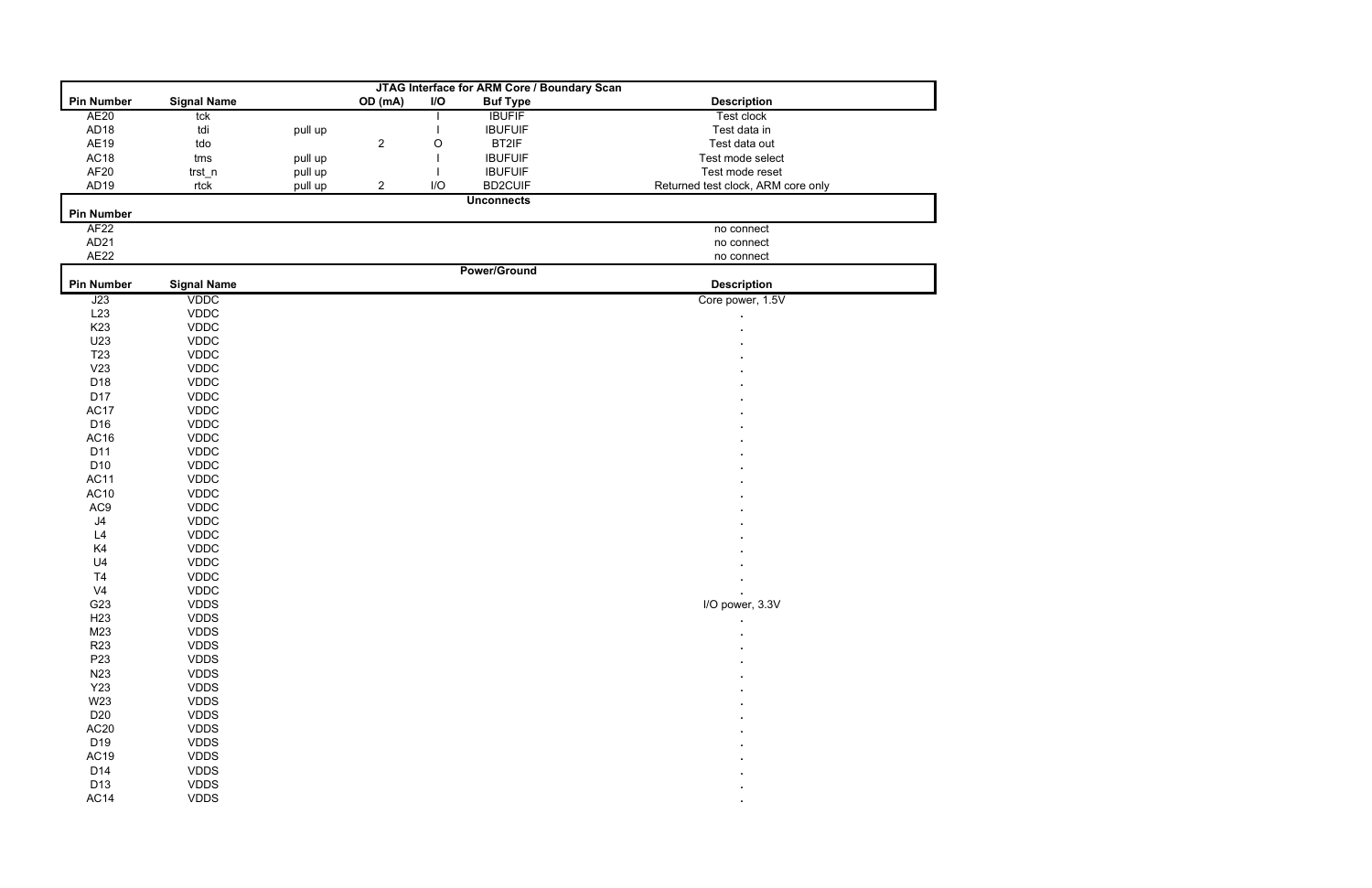| <b>VDDS</b><br><b>VDDS</b><br><b>VDDS</b><br><b>VDDS</b><br><b>VDDS</b><br><b>VDDS</b><br><b>VDDS</b><br><b>VDDS</b><br><b>VDDS</b><br><b>VDDS</b><br><b>VDDS</b><br><b>VDDS</b><br><b>VDDS</b><br>VSS2<br>VSS2<br>VSS2<br>VSS2<br>VSS2<br>VSS2<br>VSS2<br>VSS2<br>VSS2<br>VSS2<br>VSS2<br>VSS2<br>VSS2<br>VSS2<br>VSS2<br>VSS2<br>VSS2<br>VSS2<br>VSS2<br>VSS2<br>VSS2<br>VSS2<br>VSS2<br>VSS2<br>VSS2<br>VSS2                                                                                                                                                           |                  |  |
|---------------------------------------------------------------------------------------------------------------------------------------------------------------------------------------------------------------------------------------------------------------------------------------------------------------------------------------------------------------------------------------------------------------------------------------------------------------------------------------------------------------------------------------------------------------------------|------------------|--|
| D <sub>8</sub><br>D7<br>AC <sub>8</sub><br>AC7<br>${\sf G4}$<br>H4<br>M4<br>$\mathsf{R}4$<br>P4<br>${\sf N}4$<br>$\mathsf{Y}4$<br>W4<br>Ground<br>A26<br><b>B25</b><br>$\blacksquare$<br>AE25<br>AF <sub>26</sub><br>D <sub>23</sub><br>C <sub>24</sub><br>AD <sub>24</sub><br>AC <sub>23</sub><br>D <sub>5</sub><br>D4<br>$\mathbb{C}4$<br>E <sub>4</sub><br>AC4<br>$\mathsf{A}3$<br>$\mathsf{A2}$<br>D <sub>3</sub><br>$\mbox{C3}$<br>$\mbox{C2}$<br>${\sf B}3$<br>$\mathsf{B2}$<br>AE <sub>2</sub><br>AD <sub>3</sub><br>A1<br>C <sub>1</sub><br>B <sub>1</sub><br>AF1 | AC <sub>13</sub> |  |
|                                                                                                                                                                                                                                                                                                                                                                                                                                                                                                                                                                           |                  |  |
|                                                                                                                                                                                                                                                                                                                                                                                                                                                                                                                                                                           |                  |  |
|                                                                                                                                                                                                                                                                                                                                                                                                                                                                                                                                                                           |                  |  |
|                                                                                                                                                                                                                                                                                                                                                                                                                                                                                                                                                                           |                  |  |
|                                                                                                                                                                                                                                                                                                                                                                                                                                                                                                                                                                           |                  |  |
|                                                                                                                                                                                                                                                                                                                                                                                                                                                                                                                                                                           |                  |  |
|                                                                                                                                                                                                                                                                                                                                                                                                                                                                                                                                                                           |                  |  |
|                                                                                                                                                                                                                                                                                                                                                                                                                                                                                                                                                                           |                  |  |
|                                                                                                                                                                                                                                                                                                                                                                                                                                                                                                                                                                           |                  |  |
|                                                                                                                                                                                                                                                                                                                                                                                                                                                                                                                                                                           |                  |  |
|                                                                                                                                                                                                                                                                                                                                                                                                                                                                                                                                                                           |                  |  |
|                                                                                                                                                                                                                                                                                                                                                                                                                                                                                                                                                                           |                  |  |
|                                                                                                                                                                                                                                                                                                                                                                                                                                                                                                                                                                           |                  |  |
|                                                                                                                                                                                                                                                                                                                                                                                                                                                                                                                                                                           |                  |  |
|                                                                                                                                                                                                                                                                                                                                                                                                                                                                                                                                                                           |                  |  |
|                                                                                                                                                                                                                                                                                                                                                                                                                                                                                                                                                                           |                  |  |
|                                                                                                                                                                                                                                                                                                                                                                                                                                                                                                                                                                           |                  |  |
|                                                                                                                                                                                                                                                                                                                                                                                                                                                                                                                                                                           |                  |  |
|                                                                                                                                                                                                                                                                                                                                                                                                                                                                                                                                                                           |                  |  |
|                                                                                                                                                                                                                                                                                                                                                                                                                                                                                                                                                                           |                  |  |
|                                                                                                                                                                                                                                                                                                                                                                                                                                                                                                                                                                           |                  |  |
|                                                                                                                                                                                                                                                                                                                                                                                                                                                                                                                                                                           |                  |  |
|                                                                                                                                                                                                                                                                                                                                                                                                                                                                                                                                                                           |                  |  |
|                                                                                                                                                                                                                                                                                                                                                                                                                                                                                                                                                                           |                  |  |
|                                                                                                                                                                                                                                                                                                                                                                                                                                                                                                                                                                           |                  |  |
|                                                                                                                                                                                                                                                                                                                                                                                                                                                                                                                                                                           |                  |  |
|                                                                                                                                                                                                                                                                                                                                                                                                                                                                                                                                                                           |                  |  |
|                                                                                                                                                                                                                                                                                                                                                                                                                                                                                                                                                                           |                  |  |
|                                                                                                                                                                                                                                                                                                                                                                                                                                                                                                                                                                           |                  |  |
|                                                                                                                                                                                                                                                                                                                                                                                                                                                                                                                                                                           |                  |  |
|                                                                                                                                                                                                                                                                                                                                                                                                                                                                                                                                                                           |                  |  |
|                                                                                                                                                                                                                                                                                                                                                                                                                                                                                                                                                                           |                  |  |
|                                                                                                                                                                                                                                                                                                                                                                                                                                                                                                                                                                           |                  |  |
|                                                                                                                                                                                                                                                                                                                                                                                                                                                                                                                                                                           |                  |  |
|                                                                                                                                                                                                                                                                                                                                                                                                                                                                                                                                                                           |                  |  |
|                                                                                                                                                                                                                                                                                                                                                                                                                                                                                                                                                                           |                  |  |
|                                                                                                                                                                                                                                                                                                                                                                                                                                                                                                                                                                           |                  |  |
|                                                                                                                                                                                                                                                                                                                                                                                                                                                                                                                                                                           |                  |  |

| <b>Print Engine Interface</b> |                    |                     |         |            |                 |                                                         |
|-------------------------------|--------------------|---------------------|---------|------------|-----------------|---------------------------------------------------------|
| <b>Pin Number</b>             | <b>Signal Name</b> | <b>Pull Up/Down</b> | OD (mA) | <b>I/O</b> | <b>Buf Type</b> | <b>Description</b>                                      |
| N3                            | bp stat 0          | pull up             |         | $UO$       | <b>BD2CUIF</b>  | channel 0 bypass status bit 1                           |
| P1                            | bp_stat_1          | pull up             |         | $II$       | <b>BD2CUIF</b>  | channel 1 bypass status bit 1                           |
| P <sub>2</sub>                | bp_stat_2          | pull up             |         | 1/O        | <b>BD2CUIF</b>  | channel 2 bypass status bit 1                           |
| P <sub>3</sub>                | bp_stat_3          | pull up             | 2       | 1/O        | <b>BD2CUIF</b>  | channel 3 bypass status bit 1                           |
| J1                            | hsync 0            |                     |         |            | <b>IBUFIF</b>   | channel 0 horizontal sync                               |
| K <sub>3</sub>                | hsync_1            |                     |         |            | <b>IBUFIF</b>   | channel 1 horizontal sync                               |
| K <sub>2</sub>                | hsync 2            |                     |         |            | <b>IBUFIF</b>   | channel 2 horizontal sync                               |
| K <sub>1</sub>                | $h$ sync $_3$      |                     |         |            | <b>IBUFIF</b>   | channel 3 horizontal sync                               |
| M <sub>2</sub>                | vsync 0            |                     |         | I/O        | <b>BD2CIF</b>   | channel 0 vertical sync / channel 0 bypass status bit 0 |
| M <sub>1</sub>                | vsync_1            |                     |         | I/O        | <b>BD2CIF</b>   | channel 1 vertical sync / channel 1 bypass status bit 0 |
| N <sub>1</sub>                | vsync 2            |                     |         | I/O        | <b>BD2CIF</b>   | channel 2 vertical sync / channel 2 bypass status bit 0 |